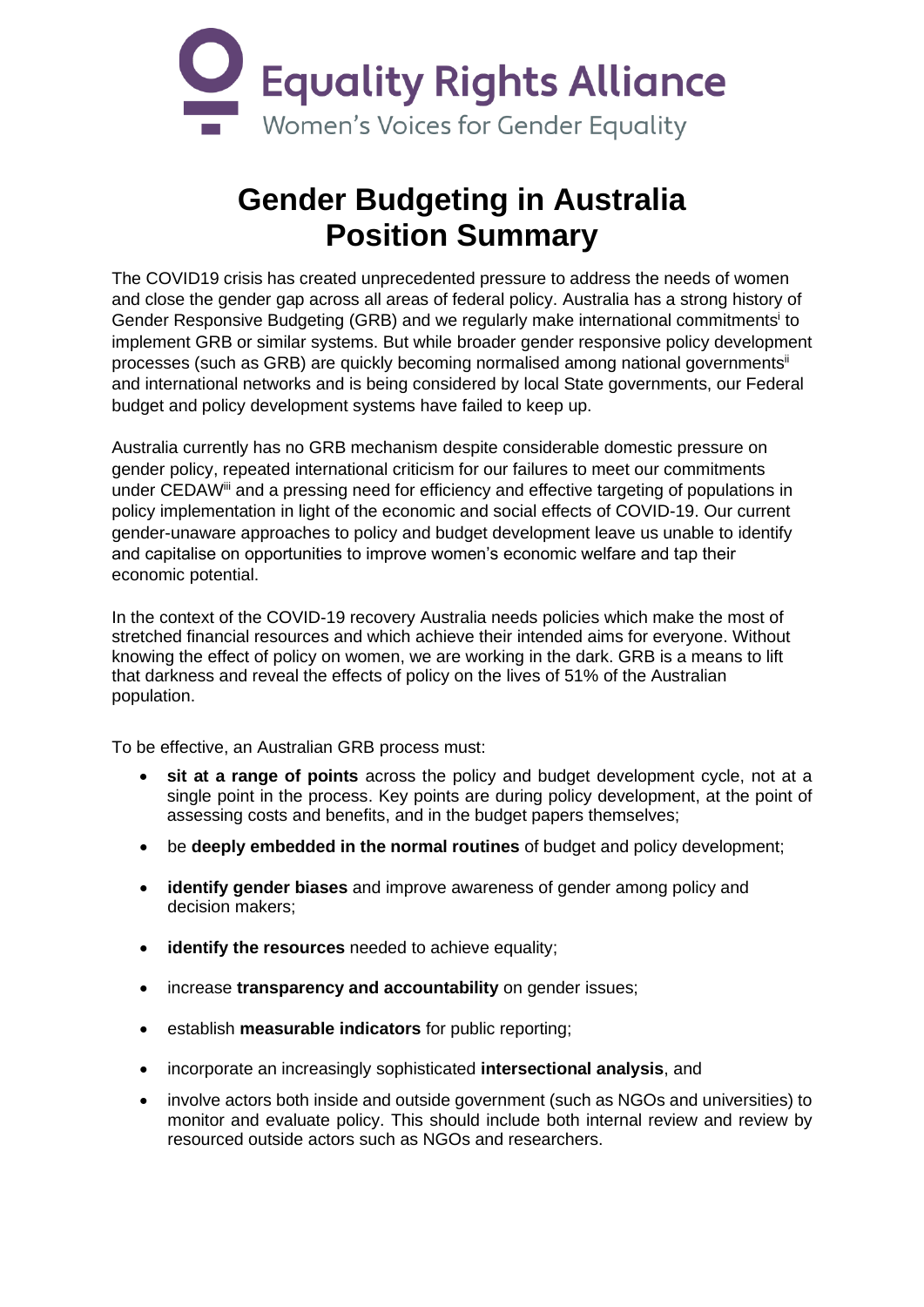It is vital that GRB does not become merely a compliance activity. Training and leadership in this area must stress that GRB is a vital tool for developing better targeted policy and more efficient use of resources.

To be sustainable over the long term, an Australian gender responsive policy process requires:

- active parliamentary support and monitoring,
- a resourced and well-trained public service with oversight and leadership in Cabinet, in Treasury and in all Departments, and
- access to the necessary data for GRB analysis.

## **One possible starting point**

The following suggestions are intended to stimulate debate about the best structure for GRB in Australia. ERA has not committed to a single structure but looks forward to working with the Australian public service and other stakeholders to pin down a workable model. As a starting point in Australia, GRB could initially be rolled out across a number of designated policy areas and across the related work done by the Treasury and by the Department of Finance. Initial targets could be a mix of those Departments and Treasury / Finance divisions which are traditionally associated with barriers to gender equality (employment, health, education, social services) and non-traditional areas with less clearly appreciated links to gender equality, but which are relevant to Australia's international commitments on gender equality, such as DFAT (for their role in various international commitments and funding programs), the Department of Defence (for their role in implementing the [Women, Peace and Security National Action Plan\)](https://www.pmc.gov.au/sites/default/files/publications/national-action-plan_on_women%20peace-security-%202012-18.pdf), and the Department of Agriculture, Water and the Environment (for their role in implementing [SDG 2.3\)](https://sustainabledevelopment.un.org/sdg2).

One possible driving mechanism is an interdepartmental committee to initially oversee the development of the system and then to monitor its health. The Department of Prime Minister and Cabinet could be tasked with driving the initiative, developing (in conjunction with Treasury) standard guidelines for Australian GRB and developing a mechanism for Cabinet oversight of the process and establishing gender guidelines for Cabinet.

The Office for Women should be resourced to provide advice to these Departments, but the identified Departments should work together with Treasury and Finance to resource and implement an agreed internal process for gender assessment and accountability, possibly modelled on one of the international versions. By way of example, a monitoring process could be included in the preparation of briefs by the Department of Finance for the Expenditure and Review Committee.

The Departmental approach should include at a minimum: collation and analysis of data regarding policy impact on women, discussions of gender perspectives in resource allocation, gender assessment of impact of existing and new programs, *ex ante* gender impact assessment of all budget measures, a gender needs assessment across policy areas and the identification of data gaps and baselines.